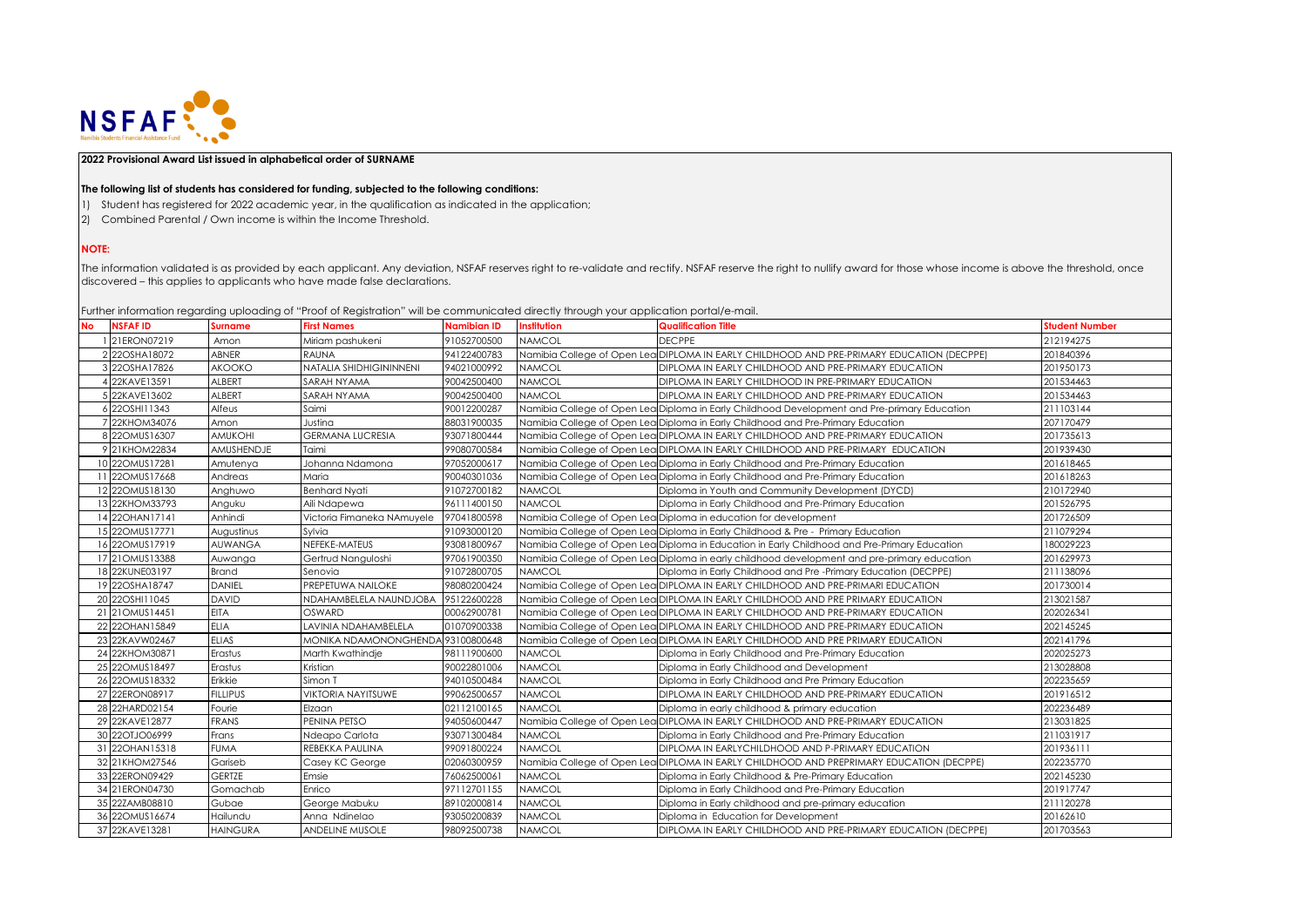|    | 38 22OSHA18798   | <b>HALWEENDO</b> | <b>EMILIA</b>                          | 94090700825 | <b>NAMCOL</b> | Diploma in early Childhood & Pre-Primary education                                       | 201519294     |
|----|------------------|------------------|----------------------------------------|-------------|---------------|------------------------------------------------------------------------------------------|---------------|
|    | 39 22HARD02013   | Hamukwaya        | Auli Ndapandohamba                     | 86021000177 |               | Namibia College of Open Lea Diploma in early childhood and pre primary education         | 204185289     |
|    | 40 22KARA03968   | Hanghome         | avinia Nghehendadalwa.                 | 94120300838 |               | Namibia College of Open Lea Diploma in Early Childhood & Primary Education               | 213047004     |
|    | 41 22KUNE02962   | Hartley          | Uhupa Phagma                           | 97110900193 | <b>NAMCOL</b> | Diploma in Education Childhood Development Pre & Primary Education                       | 202235804     |
|    | 42 21KAVE08746   | <b>HARUSANGA</b> | Rebbekka Aurelia                       | 96012900023 | <b>NAMCOL</b> | DIPLOMA IN EARLY CHILDHOOD & PRE-PRIMARY EDUCATION                                       | 202235149     |
|    | 43 22OSHA19000   | Hasheela         | Luise                                  | 34051310434 | <b>NAMCOL</b> | Diploma in Early Childhood and Pre-Primary Education                                     | 207158940     |
|    | 44 22OSHA17724   | Hashiko          | Paulus Icabob                          | 98111100507 | <b>NAMCOL</b> | Diploma in early Childhood & Pre-Primary education                                       | 201930664     |
|    | 45 22OSHA18884   | Hashiyana        | Albertina                              | 92071400054 | <b>NAMCOL</b> | Diploma in early Childhood & Pre-Primary education                                       | 201730039     |
| 46 | 22KAVE13244      | HAUSIKU          | <b>OHANNA MUDI</b>                     | 89061900344 |               | Namibia College of Open Lea DIPLOMA IN EARLY CHILDHOOD AND PRE PRIMARY EDUCATION         | 210001380     |
|    | 47 21KHOM25066   | Heita            | Kaupumote Deshihafela Lina             | 97080300428 |               | Namibia College of Open Lea Diploma in early childhood and pre-primary education         | 201504089     |
|    | 48 22OMUS17940   | Henok            | Hileni                                 | 91070700371 | <b>NAMCOL</b> | Diploma in early Childhood & Pre-Primary education                                       | 211088099     |
|    | 49 22OMUS18502   | <b>HEPUTE</b>    | PEKAZAMUNDU ROSEMARY                   | 96090900157 | <b>NAMCOL</b> | DIPLOMA IN EARLY CHILDHOOD & PRE-PRIMARY EDUCATION                                       | 201538941     |
|    | 50 18omus02654   | Hepute           | Pekazamundu Rose-mary                  | 96090900157 | <b>NAMCOL</b> | diploma in early childhood and pre-primary education                                     | 201538941     |
|    | 51 22KUNE03124   | Hepute           |                                        | 87061900857 | <b>NAMCOL</b> | Diploma in early childhood and Pre-primary Education (DECPPE)                            | 201537953     |
|    | 52 21 OSHA1 6483 | HOSEA            | Maveronguavi<br>LUSIA                  | 97022700605 |               |                                                                                          | 201827286     |
|    |                  |                  |                                        |             | <b>NAMCOL</b> | Namibia College of Open Lea Diploma in Early Childhood and pre-primary Education         |               |
|    | 53 22KHOM30272   | Ignatius         | Julita Etuhole Nefundja                | 99032400320 |               | Diploma in Early Childhood and Development                                               | 201908759     |
|    | 54 21 OMUS 06672 | lindongo         | Vistolina Naango                       | 98102400366 | <b>NAMCOL</b> | Diploma In Early Childhood and Pre-primary                                               | 201847752     |
|    | 55 22OSHA18555   | IITA             | JOVITA NELAGO                          | 91012700410 | <b>NAMCOL</b> | DIPLOMA IN EARLY CHILDHOOD AND PRE-PRIMARY EDUCATION                                     | 209157720     |
|    | 56 21 OSHI08070  | Imalwa           | Johanna Ndapewa                        | 92010100131 | <b>NAMCOL</b> | Diploma in Early Childhood and Pre-primary Education                                     | 214256456     |
|    | 57 22KAVE12914   | <b>IPANDA</b>    | PAULUS SIMPANDE                        | 93080100328 | <b>NAMCOL</b> | DIPLOMA IN EARLY CHILDHOOD AND PRE-PRIMARY EDUATION                                      | 201530560     |
|    | 58 22OSHI12160   | Ismael           | Martha                                 | 36020300350 |               | Namibia College of Open Lea DIPLOMA IN EARLY CHILDHOOD AND PRIMARY EDUCATION             | 214078272     |
|    | 59 21 ERON05834  | Jantje           | Jodie Kelsey                           | 95062700361 | <b>NAMCOL</b> | Diploma in Early Childhood Development and Pre-Primary Education                         | 202235510     |
|    | 60 21KHOM27823   | Jefelinus        | lombweleni                             | 01101300736 | <b>NAMCOL</b> | Diploma in Early Childhood and Pre-Primary                                               | 202025092     |
|    | 61 22OSHA17922   | Jeremia          | etisia Vanyenga.                       | 92120700141 | <b>NAMCOL</b> | Diploma in Early Childhood & Pre-Primary Education                                       | 201636862     |
|    | 62 21 OMUS07740  | Johannes         | Paulus                                 | 96031600927 | <b>NAMCOL</b> | Diploma in Early Childhood and pre-primary education                                     | 201822235     |
| 63 | 22OHAN16677      | Johannes         | Frondina Iyaloo                        | 93021300170 | <b>NAMCOL</b> | Diploma Early childhood and Pre-primary Education (DECPPE)                               | 212106198     |
|    | 64 22OSHA18267   | <b>JOHANNES</b>  | <b>MARTHA HANOOSHIKE</b>               | 95100200437 | <b>NAMCOL</b> | Diploma in Early Childhood and Pre-Primary Education                                     | 201515257     |
|    | 65 22OTJO06478   | Kaanduka         | Nofiku Fiina                           | 98041900259 | <b>NAMCOL</b> | Diploma in early childhood education and preprimary                                      | 201741386     |
|    | 66 22OHAN16200   | KAHAMBA          | SECILIA                                | 96021500083 | <b>NAMCOL</b> | Diploma in Early childhood and Pre Primary Education                                     | 214325474     |
|    | 67 22ERON08936   | Kake             | Vijanda                                | 01012101177 | <b>NAMCOL</b> | Early childhood and pre-primary Education                                                | 201909679     |
|    | 68 21 OMUS13595  | Kakolo           | Selma                                  | 93070400906 | <b>NAMCOL</b> | Diploma in Early Childhood and Pre-Primary Education                                     | 202140029     |
|    | 69 21 OSHA14095  | Kalumbu          | Hileni                                 | 93022300457 |               | Namibia College of Open Lea DIPLOMA IN EARLY CHILDHOOD AND PRE - PRIMARY EDUCATION       | 201520283     |
|    | 70 22KHOM31790   | KALUWA           | LENI MARTHA                            | 91031201092 | <b>NAMCOL</b> | DIPLOMA IN EARLY CHILDHOOD AND PRE PRIMARY EDUCATION                                     | 201304974     |
|    | 71 22OSHA17510   | KAMATI           | NATALIJA                               | 95072800202 |               | Namibia College of Open Lea DIPLOMA IN EARLY CHILDHOOD AND P-PRIMARY EDUCATION           | 201730188     |
|    | 72 22KAVE12951   | Kambinda         | Aune Amanda                            | 00091800455 |               | Namibia College of Open Lea Diploma in early childhood and pre-primary                   | 202134507     |
|    | 73 22KAVE13550   | KAMBINDA         | MICHAEL NAIRENGE                       | 88040301092 | <b>NAMCOL</b> | DIPLOMA IN EARLY CHILDHOOD AND PRE- PRIMARY EDUCATION                                    | 201819343     |
|    | 74 22KAVE12315   | KAMUNOKO         | <b>EMILIE KARUMBU</b>                  | 95121401035 |               | Namibia College of Open Lea DIPLOMA IN EARLY CHOLDHOOD AND PRE PRIMARY EDUCATION         | 201845269     |
|    | 75 22KHOM33077   | Kamuvaka         | Philadelphia                           | 34061510991 | <b>NAMCOL</b> | Diploma in early Childhood & Pre-Primary education                                       | 202145287     |
|    | 76 22KUNE02905   | Kanambunga       | <b>rikomuti</b>                        | 95090200092 | <b>NAMCOL</b> | Early childhood and pre-primary                                                          | 201531682     |
| 77 | 22OMAH03051      | Kandjii          | Turipamue                              | 97040600811 | <b>NAMCOL</b> | Diploma in Early Childhood and Pre-Primary Education                                     | 201836853     |
|    | 78 22KAVE12514   | Kandjimi         | Christine Kapango                      | 95030501304 | <b>NAMCOL</b> | Diploma in Early childhood and pre-primary                                               | 213082225     |
|    | 79 22KUNE03126   | KAPATA           | UVATERA DINA                           | 98020800883 | <b>NAMCOL</b> | DIPLOMA IN EARLY CHILDHOOD AND PRE-PRIMARY EDUCATION                                     | 202140432     |
|    | 80 22OMAH02521   | Kapenaina        | Koviao                                 | 96070600428 | <b>NAMCOL</b> | Diploma in early childhood development and Pre-Primary                                   | Not Specified |
|    | 81 22OTJO06895   | Kashava          | Johanna                                | 93061200347 |               | Namibia College of Open Lea Diploma in Early childhood and pre primary Education         | 201741411     |
|    | 82 21KARA01634   | Katukwa          | Sesilia Ndahambelela                   | 93101700167 | <b>NAMCOL</b> | Diploma in Early Childhood Development and Pre-Primary Education                         | 214234223     |
|    | 83 22KHOM31143   | KAULA            | ELIZABETH NDASHIHAGO                   | 95070200647 | <b>NAMCOL</b> | DIPLOMA IN EARLY CHILDHOOD AND PRE-PRIMARY EDUCATION (DECPPE)                            | 201900054     |
|    | 84 22KAVE12140   | KAUSANGA         | OISE IHEMBA                            | 97050400677 | <b>NAMCOL</b> | DIPLOMA IN EDUCATION FOR DEVELOPMENT (DED)                                               | 201748191     |
|    | 85 22OHAN17799   | Kaushiningwa     | Foibe                                  | 97060400389 | <b>NAMCOL</b> | Diploma in Early Childhood and Pre Primary Education                                     | 201625825     |
|    | 86 22ZAMB09124   | Kawana           | Andrew Amusa                           | 88022800074 |               | Namibia College of Open Lea Diploma in Youth and Community Development                   | 202235428     |
|    | 87 21 ERON06106  | Keis             | RUTH                                   | 93092201019 |               | Namibia College of Open Lea Diploma in Early Childhood and Pre-Primary Education         | 201537765     |
|    | 88 22OMUS18956   | Khikwenhenhe     | Rauna Tutwemona                        | 94011200425 |               | Namibia College of Open Lea Diploma In Early Childhood & Pre-Primary Education           | 213095815     |
|    | 89 21KHOM22073   | Kinda            | rene                                   | 92082900649 |               | Namibia College of Open Lea Diploma in Early Childhood and Pre-Primary Education         | 202144198     |
|    | 90 22HARD02159   | Kohima           | Anna-Marie                             | 03032000521 |               | Namibia College of Open Lea Diploma in Early Childhood and Pre-Primary Education         | 202236065     |
| 91 | 22OMUS16509      | Kooma            | Elizabeth Ndapewa                      | 99111601264 |               | Namibia College of Open Lea Diploma in Early childhood and Pre-Primary Education [DECPPE | 201901893     |
|    | 92 22OHAN15823   | Kornelius        | Ndahafifwa Ndahekelekwa-Ko 98042000766 |             |               | Namibia College of Open Lea Diploma in early childhood and pre-primary education         | 201936735     |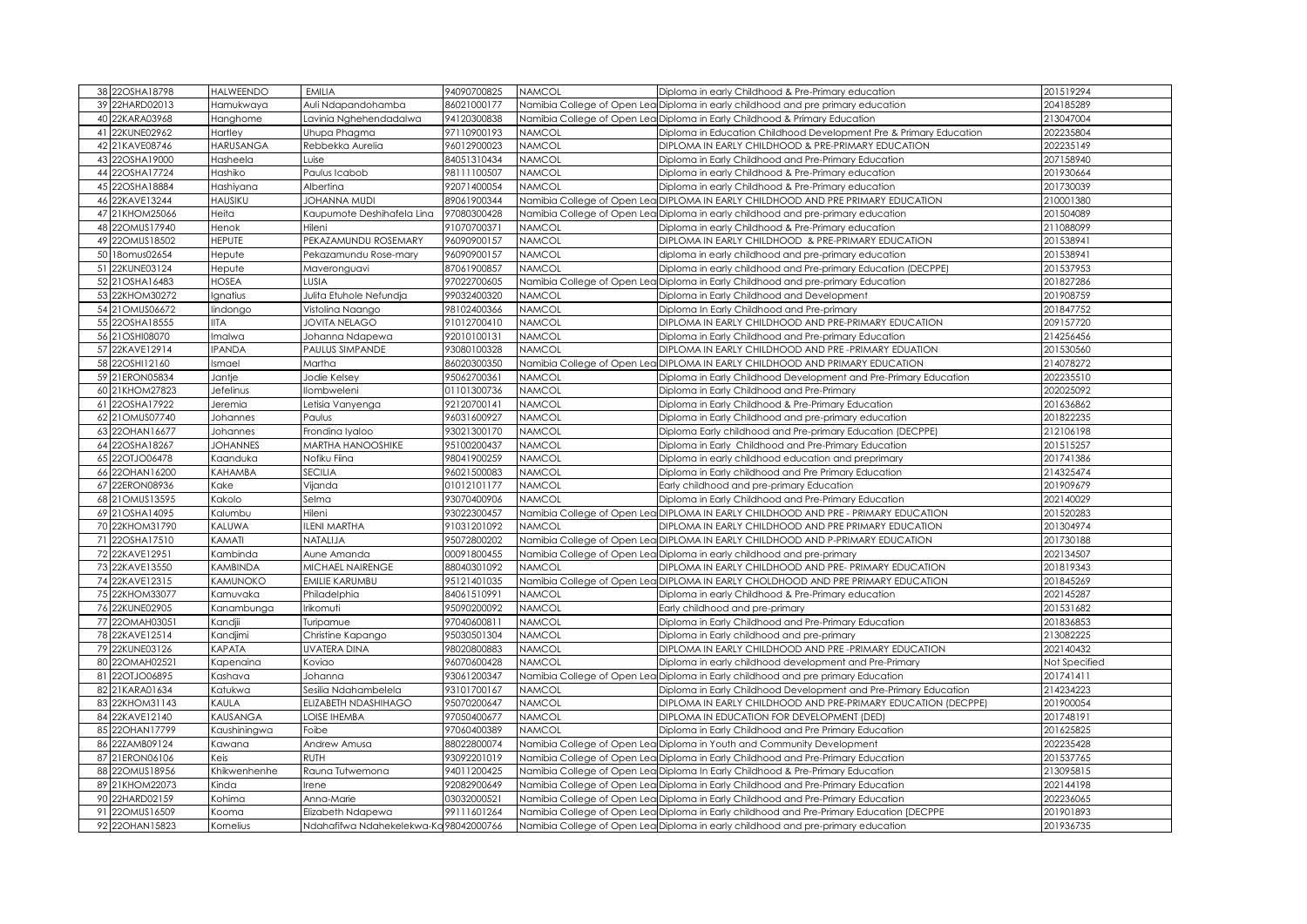|     | 93 21KHOM23604                   | KWEDHI           | NDAHPEWA WILHELMINA                   | 95073000145                | NAMCOL                                           | Diploma in early childhood and pre-primary education                                                                                                              | 214246701              |
|-----|----------------------------------|------------------|---------------------------------------|----------------------------|--------------------------------------------------|-------------------------------------------------------------------------------------------------------------------------------------------------------------------|------------------------|
|     | 94 22OSHI11248                   | LAMEK            | <b>JUSTINA NDESHAFELA</b>             | 99121800359                | NAMCOL                                           | DIPLOMA IN EARLY CHILDHOOD AND PRE-PRIMARY EDUCATION                                                                                                              | 202235781              |
|     | 95 22KHOM31167                   | Lammert          | Nathalia Moya                         | 98062400131                | NAMCOL                                           | Diploma in Early Childhood and Pre-Primary                                                                                                                        | 201748545              |
|     | 96 22OSHI11324                   | ASARUS           | <b>AUNA</b>                           | 99082701227                |                                                  | Vamibia College of Open Lea DIPLOMA IN EARLY CHILDHOOD AND PRE PRIMARY EDUCATION                                                                                  | 202032722              |
|     | 97 220MUS18483                   | Lukas            | Anna-Maria Mwaseluka                  | 89090700501                | NAMCOL                                           | Diploma in Early Childhood and Pre-Primary Education                                                                                                              | 201800165              |
|     | 98 22OMAH02606                   | Lukas            | Sanelie                               | 96011600239                |                                                  | Namibia College of Open Lea Diploma in Early Childhood Development & Pre-primary Education                                                                        | 201541666              |
|     | 99 22ZAMB09104                   | MABUKU           | PUMULO PAULINA                        | 95072500276                |                                                  | Vamibia College of Open Lea DIPLOMA IN EARLY CHILDHOOD AND PRE-PRIMARY                                                                                            | 201535501              |
| 100 | 22KAVE12303                      | <b>MAHONGO</b>   | OTTILIE MBAVA                         | 98030600682                |                                                  | Vamibia College of Open Lea DIPLOMA IN EARLY CHILDHOOD AND PRE-PRIMARY EDUCATION                                                                                  | 202141268              |
| 101 | 22KAVW02637                      | <b>MALAHO</b>    | <b>THOMAS</b>                         | 91022100432                | <b>VAMCOL</b>                                    | Diploma In Early childhood and Pre-Primary Education                                                                                                              | 202042650              |
| 102 | 22OSHA18550                      | Mandume          | Helena                                | 98101600965                | <b>VAMCOL</b>                                    | Diploma in early childhood and pre primary education                                                                                                              | 201938474              |
| 103 | 22OHAN17403                      | <b>MARKUS</b>    | MARIA SALOME NDAPUNIKWA               | 92022900529                | <b>VAMCOL</b>                                    | Diploma In Education                                                                                                                                              | 211098094              |
| 104 | 21OMUS13019                      | Mashuna          | Ebba Ndakulilwa Magano Tege           | 00052400147                | <b>VAMCOL</b>                                    | Diploma In Early childhood and Pre-Primary Education                                                                                                              | 201935318              |
| 105 | 22KAVE12542                      | MATHEUS          | <b>MANSODI</b>                        | 03082000118                | VAMCOL                                           | DIPLOMA IN EARLY CHILDHOOD AND PRI-PRIMARY EDUCATION (DECPPE)                                                                                                     | 202235598              |
| 106 | 22KAVE12778                      | Max              | Hellena Mutango                       | 00052800539                | <b>VAMCOL</b>                                    | Diploma in Early Childhood and Pre-Primary Education                                                                                                              | Not Specified          |
| 107 | 21OSHA10328                      | Medusalem        | Hiltrudis Namutenya                   | 98070500417                | Namibia College of Open Leo                      | DIPLOMA IN EARLY CHILDHOOD & PRE-PRIMARY EDUCATION                                                                                                                | 201844905              |
| 108 | 22OTJO06173                      | Meyer            | Anna Gerolda                          | 88100700311                | NAMCOL                                           | Diploma in Early Childhood and Pre-Primary Education                                                                                                              | 202140100              |
|     | 109 22OMAH02910                  | Mokwena          | Lally Crezelda                        | 95062400651                | NAMCOL                                           | Diploma in early childhood and pre-primary education                                                                                                              | 201737675              |
| 110 | 22OMAH02893                      | Molosi           | Phillips Tumelo                       | 01032800569                | <b>JAMCOL</b>                                    | Diploma in Early Childhood and Pre-primary Education                                                                                                              | 202017064              |
| 111 | 22OHAN17496                      | Mudime           | Selma Nditilomwene                    | 90070601593                |                                                  | Namibia College of Open Lea Diploma In Early Childhood in Pre-Primary Education                                                                                   | 201624619              |
| 112 | 22KAVE13473                      | Mukuve           | Magreth Kandambo                      | 98040700353                | NAMCOL                                           | Diploma in Early childhood and pre-primary education                                                                                                              | 201844964              |
|     | 113 22OSHA18227                  | <b>MUNENGUNI</b> | HILMA NDAHAMBELELA                    | 96060800203                | <b>VAMCOL</b>                                    | Diploma in Early childhood & pre-Primary Education (DECPPE)                                                                                                       | 201632067              |
|     | 114 22KAVE13908                  | mungonena        | monica panduleni shooshetu            | 92032700921                | <b>VAMCOL</b>                                    | dilpoma in early childhood and pre-primary education                                                                                                              | Not Specified          |
| 115 | 22ERON09458                      | Mutanga          | Bertha                                | 03021300081                | <b>VAMCOL</b>                                    | Diploma in Early Childhood and Pre-Primary Education                                                                                                              | 202140738              |
| 116 | 22ZAMB08632                      | Muyoba           | Kawana Pecious                        | 87112600138                | <b>VAMCOL</b>                                    | Bachelor of Arts in Youth and Community Development                                                                                                               | 202236011              |
|     | 117 22OSHI12172                  | <b>MWAHAFA</b>   | ROSALIA TWEUFIILWA                    | 92102400778                |                                                  | Namibia College of Open Lea DIPLOMA IN EARLY CHILDHOOD AND PRE-PRIMARY EDUCATION                                                                                  | 201830514              |
| 118 | 22OSHI11047                      | Nakanduungileh   | Queen Elizabeth                       | 90040600726                | <b>VAMCOL</b>                                    | Diploma in Early Childhood and Pre-Primary Education                                                                                                              | 202042268              |
|     | 119 21 ERON03938                 | Nakashole        | Natalia                               | 87071200408                | <b>VAMCOL</b>                                    | Diploma in Early Childhood and pre-primary                                                                                                                        | 207086303              |
| 120 | 22KHOM31350                      | Nakatana         | Maria Ndahafa                         | 92052501223                | <b>VAMCOL</b>                                    | Diploma in early childhood and pre-primary education                                                                                                              | 213133504              |
| 121 | 22OHAN17484                      | <b>VAMBINGA</b>  | NDINELAO                              | 97111800648                | Namibia College of Open Lec                      | DIPLOMA IN EARLY CHILDHOOD AND PRE-PRIMARY EDUCATION                                                                                                              | 201931871              |
| 122 | 22ERON08939                      | Namholo          | Amon Tuhafeni                         | 87062100455                | NAMCOL                                           | DIPLOMA IN EARLY CHILDHOOD AND PRE_PRIMARY EDUCATION                                                                                                              | 206171382              |
| 123 | 22KHOM32829                      | Namindo          | Hendrina Ndaendelao                   | 84070610022                | <b>VAMCOL</b>                                    | Diploma in Early Childhood Pre Primary Education                                                                                                                  | 205043720              |
| 124 | 22OSHI11901                      | NAMPUNDA         | NDELILA NDILIMEKE                     | 96021500407                |                                                  | Vamibia College of Open Lea DIPLOMA IN EARLY CHILDHOOD AND PRE EDUCATION                                                                                          | 201626671              |
| 125 | 22OSHI10952                      | Namukomba        | VAINO MEKONDJO LYAMANGI               | 93062000228                |                                                  | Namibia College of Open Lea Diploma in Education Development                                                                                                      | 212139517              |
| 126 | 21OMUS08363                      | Namusha          | Taimi                                 | 98073100606                | <b>NAMCOL</b>                                    | Diploma in Early Childhood and Pre-Primary Education                                                                                                              | 202140645              |
| 127 | 22OSHI12504                      | Namutenya        | Liina                                 | 95073100727                | <b>NAMCOL</b>                                    | <b>DECPPE JUNIOR PRIMARY</b>                                                                                                                                      | 201627660              |
| 128 | 22OSHA17032                      | Nanyemba         | Wilhelmina                            | 00052501086                | Vamibia College of Open Lea DECPPE               |                                                                                                                                                                   | 202043975              |
| 129 | 22OSHI12282                      | NANYEMBA         | <b>LOIDE</b>                          | 98012100339                |                                                  | Vamibia College of Open Lea DIPLOMA IN EARLY CHILDHOOD AND PRE- PRIMARY                                                                                           | 201625989              |
| 130 | 22OSHA18516                      | Nashama          | Sonia Magano                          | 89060701194                | VAMCOL                                           | Diploma in Early Childhood and Pre-Primary education                                                                                                              | 210195568              |
| 131 | 21OHAN14349                      | Natanael         | Natalia Vaponyika                     | 87052400294                | <b>NAMCOL</b>                                    | Diploma in Early Childhood and Pre-primary Education                                                                                                              | 212216325              |
| 132 | 22OSHA16919                      | Ndalulilwa       | Loide Niiyelo                         | 99050600522                | <b>VAMCOL</b>                                    | Diploma in Early Childhood and Pre Primary Education                                                                                                              | 201821953              |
|     | 133 22OHAN18087                  | Ndemwiimba       | Fanuel Shilifoleni                    | 87081800197                |                                                  |                                                                                                                                                                   | 222128763              |
|     | 134 22OSHI11851                  | Ndengu           | Martha                                | 00032500602                | <b>VAMCOL</b>                                    | Namibia College of Open Lea Diploma in Education in Early Childhood and Pre-Primary Education<br>Diploma in Early Childhood development and pre-primary Education | 201917415              |
| 135 | 22KAVE13319                      | NDJAMBA          | <b>THERESIA NAIYE</b>                 | 96041300152                | <b>JAMCOL</b>                                    | DIPLOMA IN EARLY CHILDHOOD PRE-PRIMARY EDUCATION (DECPPE)                                                                                                         | 203145111              |
| 136 | 22OMUS16417                      |                  |                                       |                            | VAMCOL                                           |                                                                                                                                                                   | 201722388              |
|     |                                  | Nekandu          | Fransina Ndahepuluka                  | 96081600181                |                                                  | Diploma in early Childhood & Pre-Primary education                                                                                                                |                        |
| 137 | 22OTJO06912<br>138 21 OT JO05348 | Nekongo          | Tegelela Magano<br>Klaudia Ndeulikufa | 98120500105<br>84051510190 | <b>VAMCOL</b><br><b>VAMCOL</b>                   | Diploma in Early Childhood and Pre-Primary Education (DECPPE)<br>Bachelor of Art in Youth and Community Development                                               | 201920717<br>205060404 |
|     |                                  | Nekundi          |                                       |                            |                                                  |                                                                                                                                                                   |                        |
| 140 | 139 22OMAH02879                  | Nelondo          | Panduleni Foibe Kakujaha              | 02102100887                |                                                  | Namibia College of Open Lea Diploma in Early Childhood and Pre Primary Education                                                                                  | 202141346<br>201534112 |
|     | 22OSHA17618                      | Nepando          | Sylvia Ngendina                       | 96090700924                | NAMCOL                                           | Diploma in Early Childhood and Pre Primary Education                                                                                                              |                        |
| 141 | 22OHAN15203                      | Nghanekwa        | Pauline Kauhafelwa                    | 93080600487                | NAMCOL                                           | Diploma in Early Childhood and Pre Primary Education (DECPPE)                                                                                                     | 201738242              |
| 142 | 22OHAN15192                      | Nghiishililwa    | Julia Ndeshihafela                    | 96062800782                | <b>VAMCOL</b>                                    | DIPLOMA IN EARLY CHILDHOOD AND PRE-PRIMARY EDUCATION                                                                                                              | 201018260              |
| 143 | 22OMUS16874                      | NGHIMUFIKI       | HILYA PONELEPAYA                      | 97072500537                | Namibia College of Open Lea Diploma in education |                                                                                                                                                                   | 201633292              |
|     | 144 22OHAN17406                  | Nghipotelwa      | Lea Tumweneni                         | 96113000176                | <b>NAMCOL</b>                                    | Diploma in Early Childhood and Pre Primary Education                                                                                                              | 201724338              |
| 145 | 22OSHA19006                      | Nghuulondo       | David Niilonga                        | 01122600787                |                                                  | Namibia College of Open Lea Diploma in Early Childhood and Pre-Primary Education                                                                                  | 202236168              |
| 146 | 22KAVE12335                      | Ngoma            | Anna Nahango                          | 00100900356                | VAMCOL                                           | Diploma in Early Childhood and Pre-Primary Education                                                                                                              | 201950791              |
|     | 147 22KAVE12312                  | <b>NKOMBA</b>    | LAURENSIUS NDUMBA                     | 97071300615                |                                                  | Namibia College of Open Lea DIPLOMA IN EARLY CHILDHOOD AND PRE PRIMARY EDUCATION                                                                                  | 202038141              |